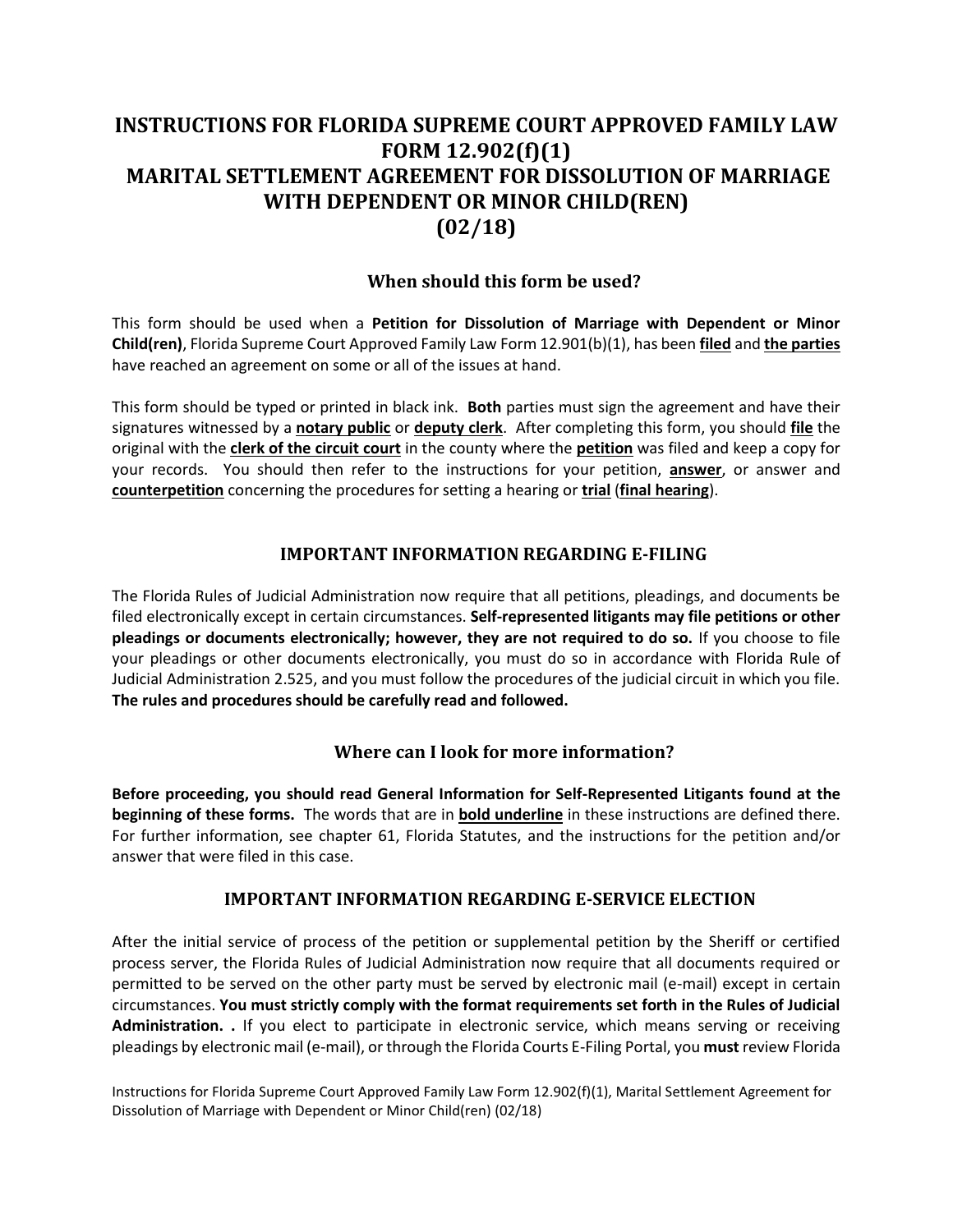Rule of Judicial Administration 2.516. You may find this rule at **www.flcourts.org** through the link to the Rules of Judicial Administration provided under either Family Law Forms: Getting Started, or Rules of Court in the A-Z Topical Index.

 **SELF-REPRESENTED LITIGANTS MAY SERVE DOCUMENTS BY E-MAIL; HOWEVER, THEY ARE NOT REQUIRED TO DO SO.** If a self-represented litigant elects to serve and receive documents by e-mail, the procedures must always be followed once the initial election is made.

 To serve and receive documents by e-mail, you must designate your e-mail addresses by using the  **Designation of Current Mailing and E-mail Address**, Florida Supreme Court Approved Family Law Form 12.915, and you must provide your e-mail address on each form on which your signature appears. Please **CAREFULLY** read the rules and instructions for: **Certificate of Service (General),** Florida Supreme Court Approved Family Law Form 12.914; **Designation of Current Mailing and E-mail Address**, Florida Supreme Court Approved Family Law Form 12.915; and Florida Rule of Judicial Administration 2.516.

# **Special notes...**

 With this form you must also file a **Child Support Guidelines Worksheet**, Florida Family Law Rules of Procedure Form 12.902(e), if not already filed.

 **This form does not act to transfer title to the property. Such transfer must be done by deed or supplemental final judgment.** 

 Remember, a person who is NOT an attorney is called a nonlawyer. If a nonlawyer helps you fill out these forms, that person must give you a copy of a **Disclosure from Nonlawyer,** Florida Family Law Rules of Procedure Form 12.900 (a), before he or she helps you. A nonlawyer helping you fill out these forms also **must** put his or her name, address, and telephone number on the bottom of the last page of every form he or she helps you complete.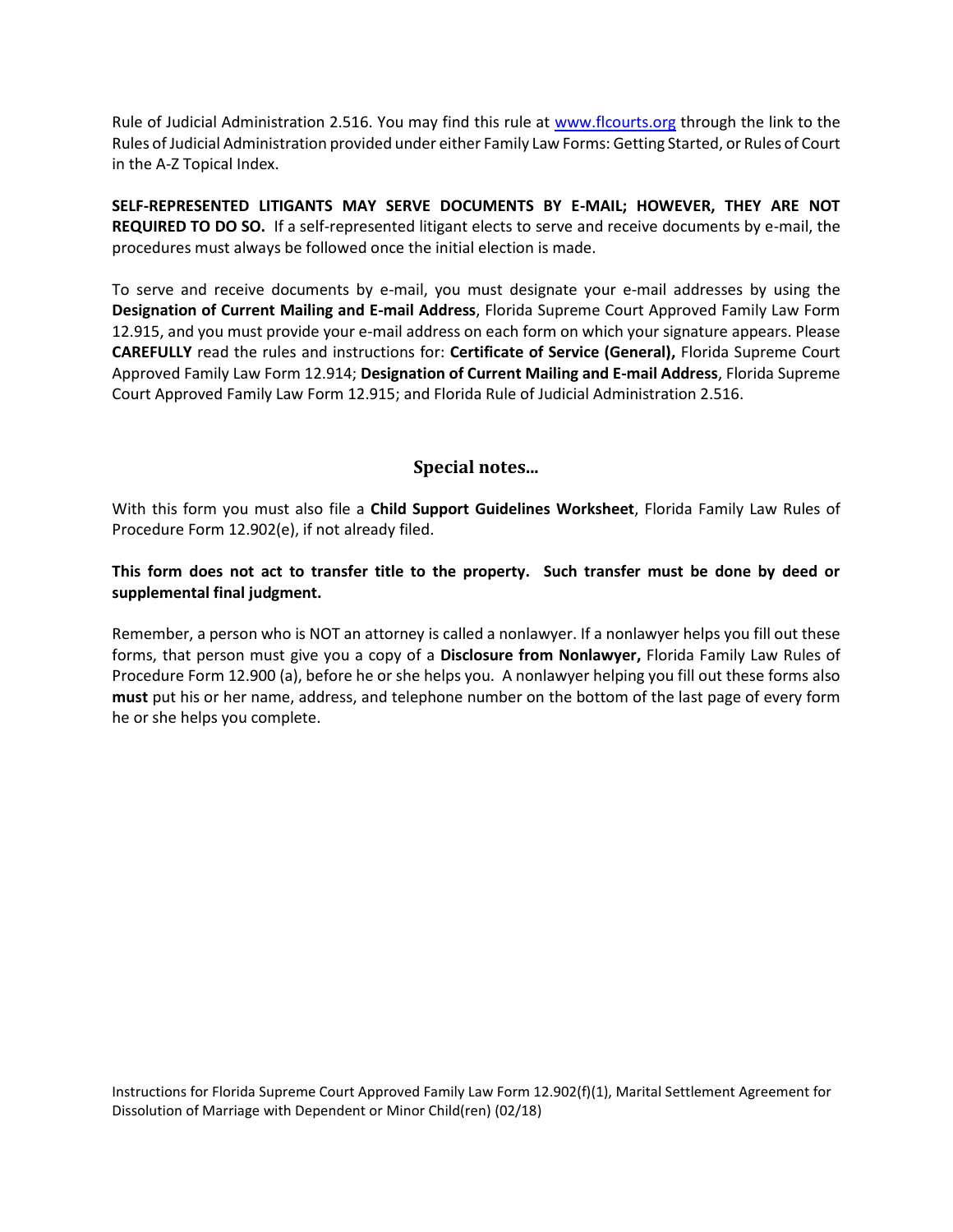| IN THE CIRCUIT COURT OF THE |                 | <b>JUDICIAL CIRCUIT,</b> |
|-----------------------------|-----------------|--------------------------|
| IN AND FOR                  | COUNTY, FLORIDA |                          |

 

Case No.:<br>\_ Division: \_<br>In re: The Marriage of:

L

L

, Petitioner,

and

, Respondent.

# **MARITAL SETTLEMENT AGREEMENT FOR DISSOLUTION OF MARRIAGE WITH DEPENDENT OR MINOR CHILD(REN)**

| We, {Petitioner's full legal name} |  |                               | and |  |
|------------------------------------|--|-------------------------------|-----|--|
| {Respondent's full legal name},    |  | being sworn, certify that the |     |  |
| following statements are true:     |  |                               |     |  |

1. We were married to each other on *{date}* .

- 2. Because of irreconcilable differences in our marriage (no chance of staying together), we have made this agreement to settle once and for all what we owe to each other and what we can expect to receive from each other. Each of us states that nothing has been held back, that we have honestly included everything we could think of in listing our assets (everything we own and that is owed to us) and our debts (everything we owe), and that we believe the other has been open and honest in writing this agreement.
- 3. We have both filed a Family Law Financial Affidavit, Florida Family Law Rules of Procedure Form 12.902(b) or (c). Because we have voluntarily made full and fair disclosure to each other of all our assets and debts, we waive any further disclosure under rule 12.285, Florida Family Law Rules of Procedure.
- 4. Each of us agrees to execute and exchange any papers that might be needed to complete this agreement, including deeds, title certificates, etc.

#### **SECTION I. MARITAL ASSETS AND LIABILITIES**

 **A. Division of Assets.** We divide our assets (everything we own and that is owed to us) as follows: Any personal item(s) not listed below is (are) the property of the party currently in possession of the item(s).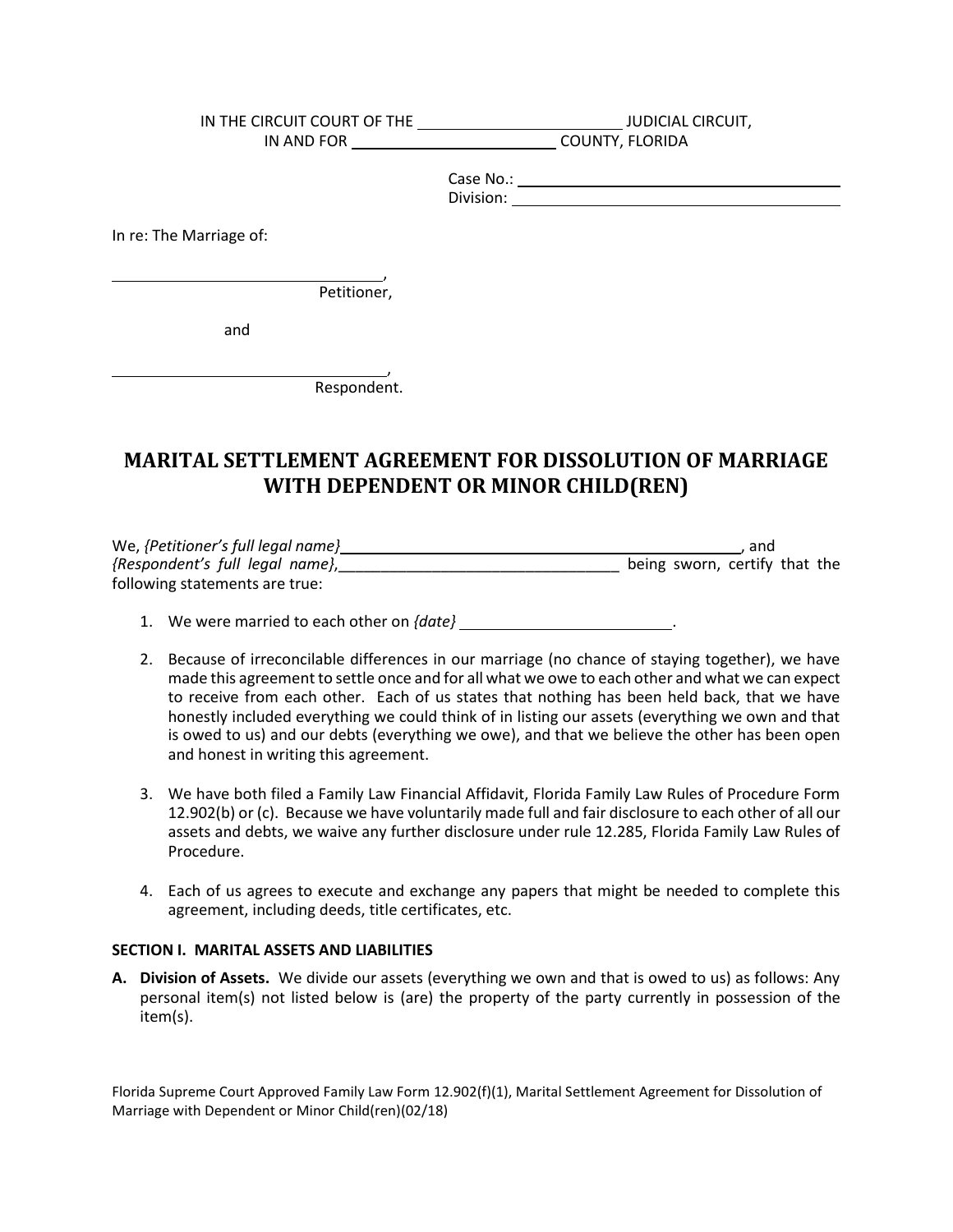1. Petitioner shall receive as his/her own and Respondent shall have no further rights or responsibilities regarding these assets:

| ASSETS: DESCRIPTION OF ITEM(S) PETITIONER SHALL RECEIVE<br>Please describe each item as clearly as possible.<br>You do not need to list account numbers. Where applicable, include whether the<br>name on any title/deed/account described below is in one spouse's name, or in<br>both spouses' names. | <b>Current Fair</b><br><b>Market Value</b> |
|---------------------------------------------------------------------------------------------------------------------------------------------------------------------------------------------------------------------------------------------------------------------------------------------------------|--------------------------------------------|
| Cash (on hand)                                                                                                                                                                                                                                                                                          | \$                                         |
| Cash (in banks/credit unions)                                                                                                                                                                                                                                                                           |                                            |
|                                                                                                                                                                                                                                                                                                         |                                            |
| Stocks/Bonds                                                                                                                                                                                                                                                                                            |                                            |
| Notes (money owed to you in writing)                                                                                                                                                                                                                                                                    |                                            |
|                                                                                                                                                                                                                                                                                                         |                                            |
|                                                                                                                                                                                                                                                                                                         |                                            |
| Money owed to you (not evidenced by a note)                                                                                                                                                                                                                                                             |                                            |
|                                                                                                                                                                                                                                                                                                         |                                            |
|                                                                                                                                                                                                                                                                                                         |                                            |
| Real estate: (Home)                                                                                                                                                                                                                                                                                     |                                            |
| (Other)                                                                                                                                                                                                                                                                                                 |                                            |
|                                                                                                                                                                                                                                                                                                         |                                            |
| <b>Business interests</b>                                                                                                                                                                                                                                                                               |                                            |
|                                                                                                                                                                                                                                                                                                         |                                            |
| Automobiles                                                                                                                                                                                                                                                                                             |                                            |
|                                                                                                                                                                                                                                                                                                         |                                            |
|                                                                                                                                                                                                                                                                                                         |                                            |
| <b>Boats</b>                                                                                                                                                                                                                                                                                            |                                            |
| Other vehicles                                                                                                                                                                                                                                                                                          |                                            |
|                                                                                                                                                                                                                                                                                                         |                                            |
| Retirement plans (Profit Sharing, Pension, IRA, 401(k)s, etc.)                                                                                                                                                                                                                                          |                                            |
|                                                                                                                                                                                                                                                                                                         |                                            |
|                                                                                                                                                                                                                                                                                                         |                                            |
| Furniture & furnishings in home                                                                                                                                                                                                                                                                         |                                            |
|                                                                                                                                                                                                                                                                                                         |                                            |
| Furniture & furnishings elsewhere                                                                                                                                                                                                                                                                       |                                            |
|                                                                                                                                                                                                                                                                                                         |                                            |
| Collectibles                                                                                                                                                                                                                                                                                            |                                            |
|                                                                                                                                                                                                                                                                                                         |                                            |
| Jewelry                                                                                                                                                                                                                                                                                                 |                                            |
|                                                                                                                                                                                                                                                                                                         |                                            |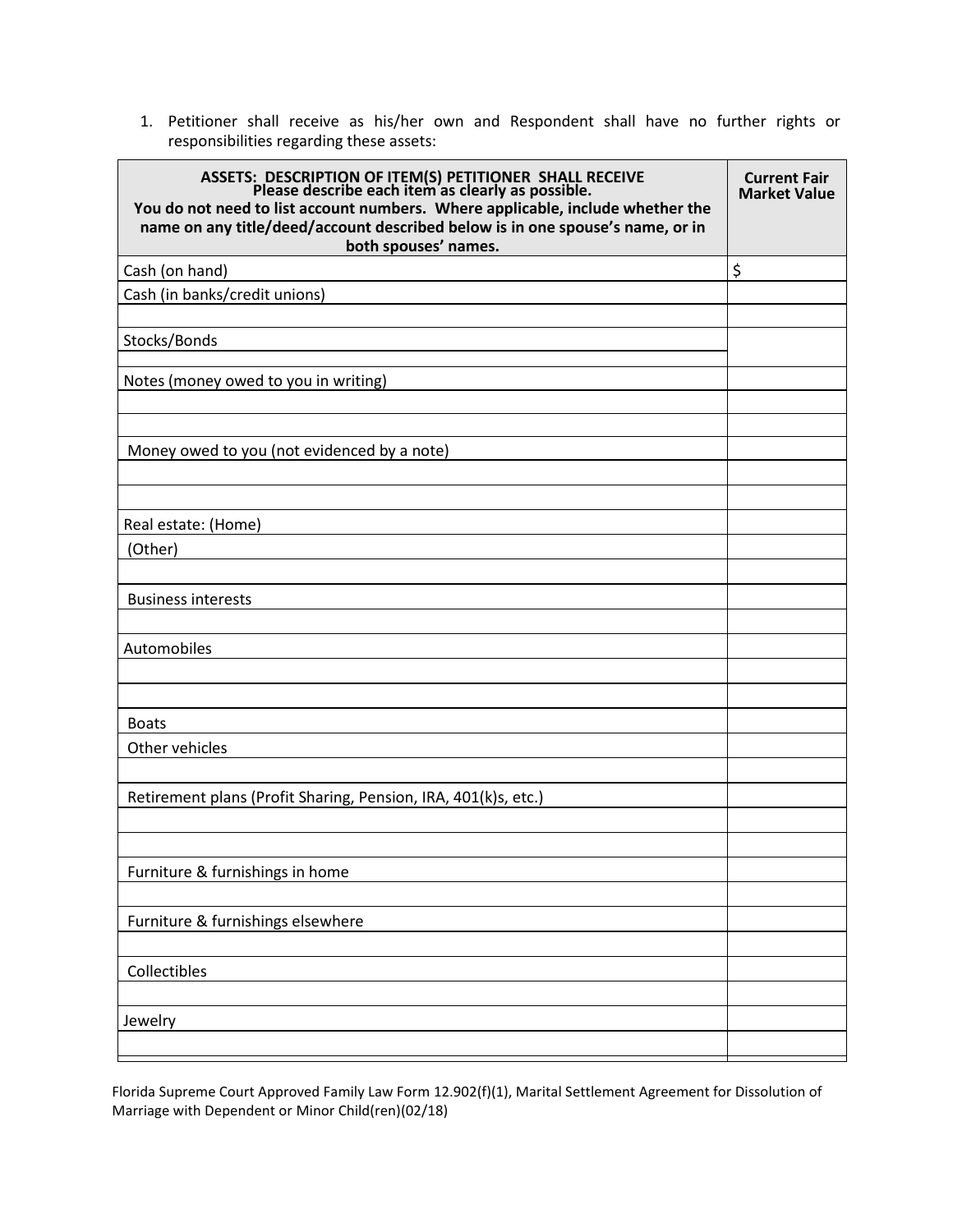| ASSETS: DESCRIPTION OF ITEM(S) PETITIONER SHALL RECEIVE<br>Please describe each item as clearly as possible.<br>You do not need to list account numbers. Where applicable, include whether the<br>name on any title/deed/account described below is in one spouse's name, or in<br>both spouses' names. | <b>Current Fair</b><br><b>Market Value</b> |
|---------------------------------------------------------------------------------------------------------------------------------------------------------------------------------------------------------------------------------------------------------------------------------------------------------|--------------------------------------------|
| Life insurance (cash surrender value)                                                                                                                                                                                                                                                                   |                                            |
|                                                                                                                                                                                                                                                                                                         |                                            |
| Sporting and entertainment (T.V., stereo, etc.) equipment                                                                                                                                                                                                                                               |                                            |
|                                                                                                                                                                                                                                                                                                         |                                            |
|                                                                                                                                                                                                                                                                                                         |                                            |
|                                                                                                                                                                                                                                                                                                         |                                            |
| Other assets                                                                                                                                                                                                                                                                                            |                                            |
|                                                                                                                                                                                                                                                                                                         |                                            |
|                                                                                                                                                                                                                                                                                                         |                                            |
|                                                                                                                                                                                                                                                                                                         |                                            |
|                                                                                                                                                                                                                                                                                                         |                                            |
|                                                                                                                                                                                                                                                                                                         |                                            |
|                                                                                                                                                                                                                                                                                                         |                                            |
| <b>Total Assets to Petitioner</b>                                                                                                                                                                                                                                                                       |                                            |

 2. Respondent shall receive as his/her own and Petitioner shall have no further rights or responsibilities regarding these assets:

| ASSETS: DESCRIPTION OF ITEM(S) RESPONDENT SHALL RECEIVE<br>Please describe each item as clearly as possible.<br>You do not need to list account numbers. Where applicable, include whether the<br>name on any title/deed/account described below is in one spouse's name, or in<br>both spouses' names. | <b>Current Fair</b><br><b>Market Value</b> |
|---------------------------------------------------------------------------------------------------------------------------------------------------------------------------------------------------------------------------------------------------------------------------------------------------------|--------------------------------------------|
| Cash (on hand)                                                                                                                                                                                                                                                                                          | \$                                         |
| Cash (in banks/credit unions)                                                                                                                                                                                                                                                                           |                                            |
|                                                                                                                                                                                                                                                                                                         |                                            |
| Stocks/Bonds                                                                                                                                                                                                                                                                                            |                                            |
|                                                                                                                                                                                                                                                                                                         |                                            |
| Notes (money owed to you in writing)                                                                                                                                                                                                                                                                    |                                            |
|                                                                                                                                                                                                                                                                                                         |                                            |
|                                                                                                                                                                                                                                                                                                         |                                            |
| Money owed to you (not evidenced by a note)                                                                                                                                                                                                                                                             |                                            |
|                                                                                                                                                                                                                                                                                                         |                                            |
|                                                                                                                                                                                                                                                                                                         |                                            |
| Real estate: (Home)                                                                                                                                                                                                                                                                                     |                                            |
| (Other)                                                                                                                                                                                                                                                                                                 |                                            |
|                                                                                                                                                                                                                                                                                                         |                                            |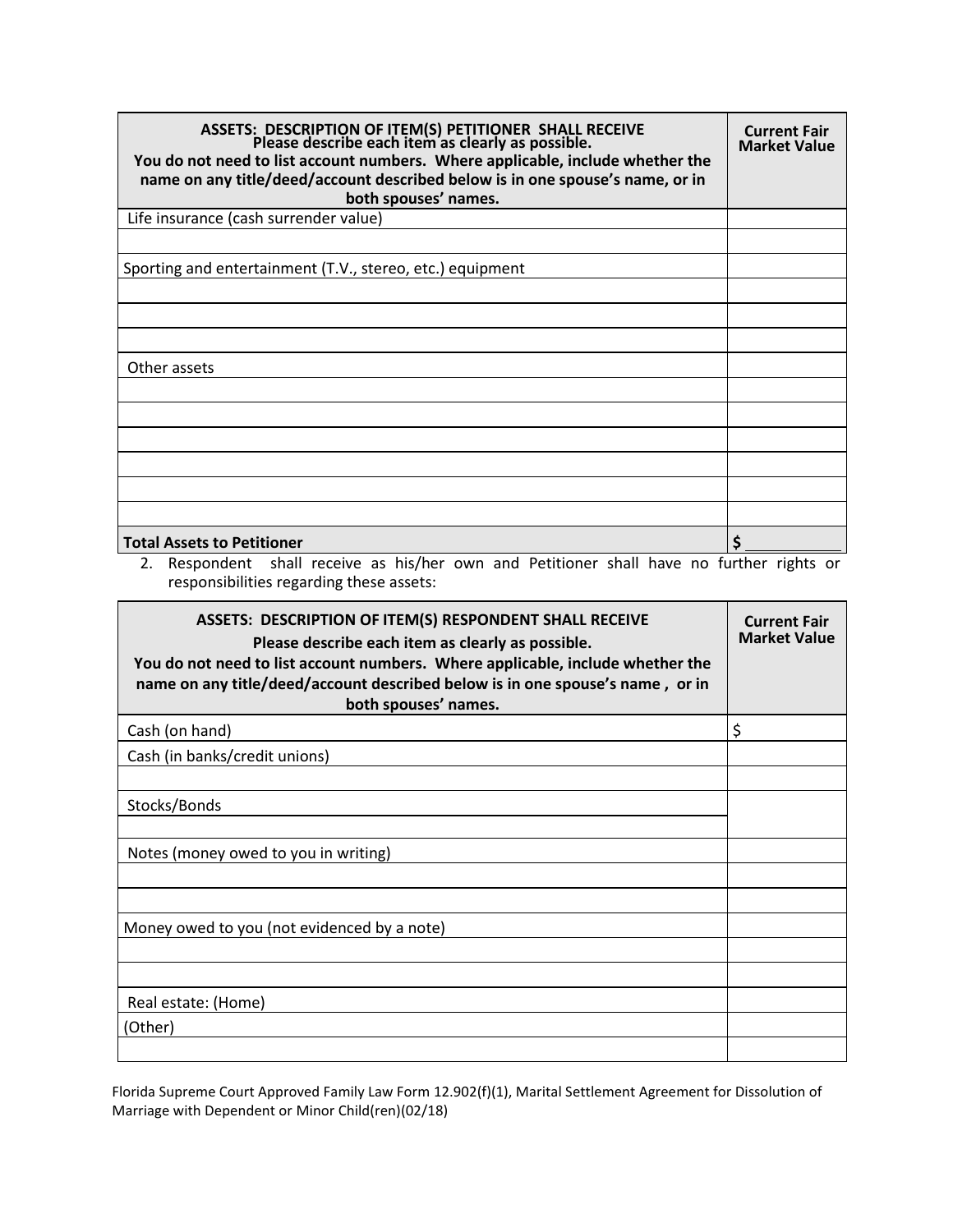| ASSETS: DESCRIPTION OF ITEM(S) RESPONDENT SHALL RECEIVE<br>Please describe each item as clearly as possible.<br>You do not need to list account numbers. Where applicable, include whether<br>the name on any title/deed/account described below is in one spouse's name,<br>or in both spouses' names. | <b>Current Fair</b><br><b>Market Value</b> |
|---------------------------------------------------------------------------------------------------------------------------------------------------------------------------------------------------------------------------------------------------------------------------------------------------------|--------------------------------------------|
| <b>Business interests</b>                                                                                                                                                                                                                                                                               |                                            |
|                                                                                                                                                                                                                                                                                                         |                                            |
| Automobiles                                                                                                                                                                                                                                                                                             |                                            |
|                                                                                                                                                                                                                                                                                                         |                                            |
| <b>Boats</b>                                                                                                                                                                                                                                                                                            |                                            |
| Other vehicles                                                                                                                                                                                                                                                                                          |                                            |
|                                                                                                                                                                                                                                                                                                         |                                            |
| Retirement plans (Profit Sharing, Pension, IRA, 401(k)s, etc.)                                                                                                                                                                                                                                          |                                            |
|                                                                                                                                                                                                                                                                                                         |                                            |
|                                                                                                                                                                                                                                                                                                         |                                            |
| Furniture & furnishings in home                                                                                                                                                                                                                                                                         |                                            |
|                                                                                                                                                                                                                                                                                                         |                                            |
| Furniture & furnishings elsewhere                                                                                                                                                                                                                                                                       |                                            |
|                                                                                                                                                                                                                                                                                                         |                                            |
| Collectibles                                                                                                                                                                                                                                                                                            |                                            |
| Jewelry                                                                                                                                                                                                                                                                                                 |                                            |
|                                                                                                                                                                                                                                                                                                         |                                            |
| Life insurance (cash surrender value)                                                                                                                                                                                                                                                                   |                                            |
|                                                                                                                                                                                                                                                                                                         |                                            |
| Sporting and entertainment (T.V., stereo, etc.) equipment                                                                                                                                                                                                                                               |                                            |
|                                                                                                                                                                                                                                                                                                         |                                            |
|                                                                                                                                                                                                                                                                                                         |                                            |
|                                                                                                                                                                                                                                                                                                         |                                            |
| Other assets                                                                                                                                                                                                                                                                                            |                                            |
|                                                                                                                                                                                                                                                                                                         |                                            |
|                                                                                                                                                                                                                                                                                                         |                                            |
|                                                                                                                                                                                                                                                                                                         |                                            |
|                                                                                                                                                                                                                                                                                                         |                                            |
| <b>Total Assets to Respondent</b>                                                                                                                                                                                                                                                                       | \$                                         |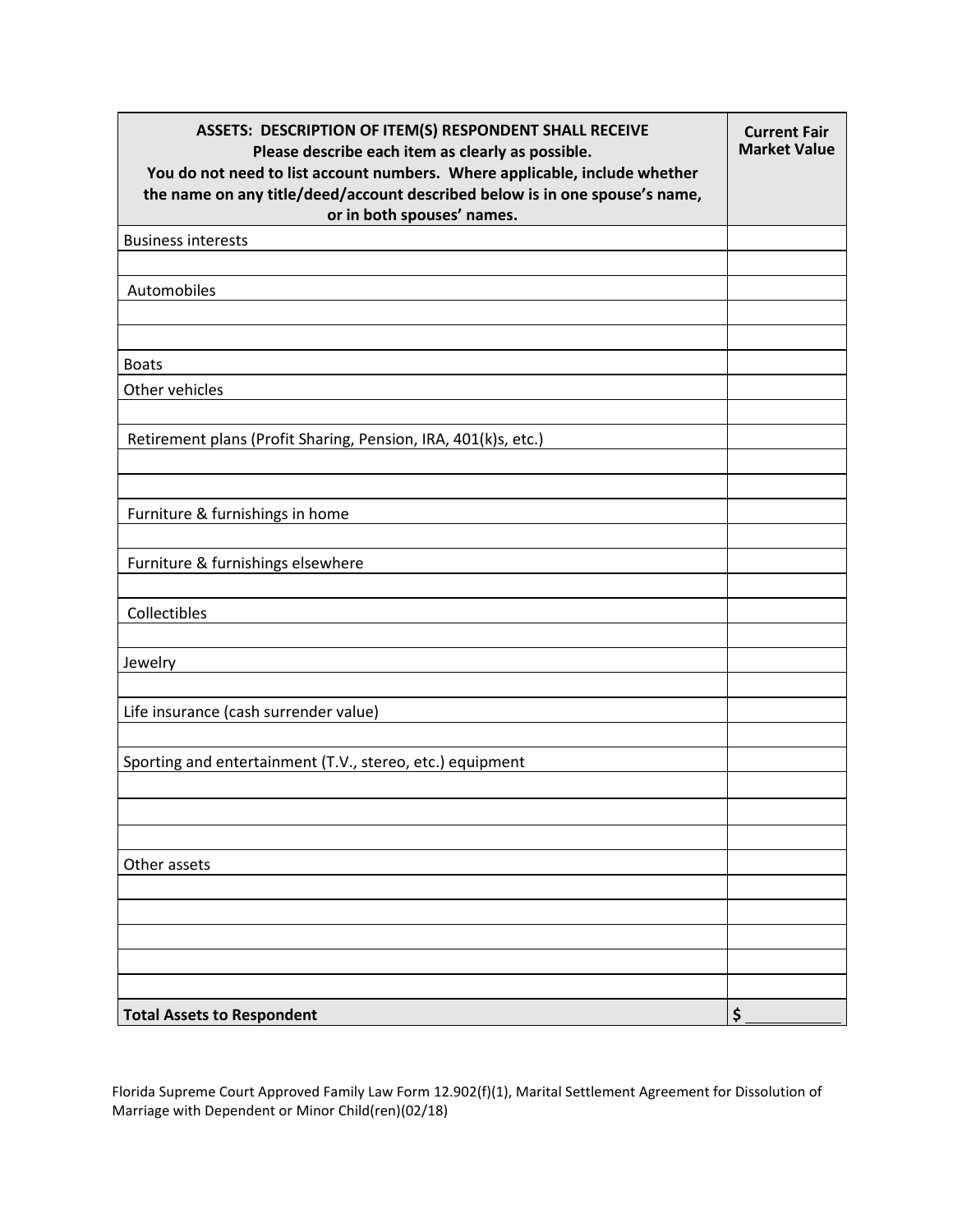- **B. Division of Liabilities/Debts.** We divide our liabilities (everything we owe) as follows:
	- í. 1. Petitioner shall pay as his/her own the following and will not at any time ask Respondent to pay these debts/bills:

| LIABILITIES: DESCRIPTION OF DEBT(S) TO BE PAID BY PETITIONER<br>Please describe each item as clearly as possible. You do not need to list<br>account numbers. Where applicable, include whether the name on any<br>mortgage, note, or account described below is in one spouse's name or in<br>both spouses' names. | <b>Monthly</b><br>Payment | Current<br><b>Amount</b><br>Owed |
|---------------------------------------------------------------------------------------------------------------------------------------------------------------------------------------------------------------------------------------------------------------------------------------------------------------------|---------------------------|----------------------------------|
| Mortgages on real estate: (Home)                                                                                                                                                                                                                                                                                    | \$                        | \$                               |
| (Other)                                                                                                                                                                                                                                                                                                             |                           |                                  |
|                                                                                                                                                                                                                                                                                                                     |                           |                                  |
| Charge/credit card accounts                                                                                                                                                                                                                                                                                         |                           |                                  |
|                                                                                                                                                                                                                                                                                                                     |                           |                                  |
|                                                                                                                                                                                                                                                                                                                     |                           |                                  |
|                                                                                                                                                                                                                                                                                                                     |                           |                                  |
|                                                                                                                                                                                                                                                                                                                     |                           |                                  |
|                                                                                                                                                                                                                                                                                                                     |                           |                                  |
| Auto loan                                                                                                                                                                                                                                                                                                           |                           |                                  |
| Auto loan                                                                                                                                                                                                                                                                                                           |                           |                                  |
| Bank/credit union loans                                                                                                                                                                                                                                                                                             |                           |                                  |
|                                                                                                                                                                                                                                                                                                                     |                           |                                  |
|                                                                                                                                                                                                                                                                                                                     |                           |                                  |
|                                                                                                                                                                                                                                                                                                                     |                           |                                  |
| Money you owe (not evidenced by a note)                                                                                                                                                                                                                                                                             |                           |                                  |
|                                                                                                                                                                                                                                                                                                                     |                           |                                  |
| Judgments                                                                                                                                                                                                                                                                                                           |                           |                                  |
|                                                                                                                                                                                                                                                                                                                     |                           |                                  |
| Other                                                                                                                                                                                                                                                                                                               |                           |                                  |
|                                                                                                                                                                                                                                                                                                                     |                           |                                  |
|                                                                                                                                                                                                                                                                                                                     |                           |                                  |
|                                                                                                                                                                                                                                                                                                                     |                           |                                  |
| <b>Total Debts to Be Paid by Petitioner</b>                                                                                                                                                                                                                                                                         | \$                        | \$                               |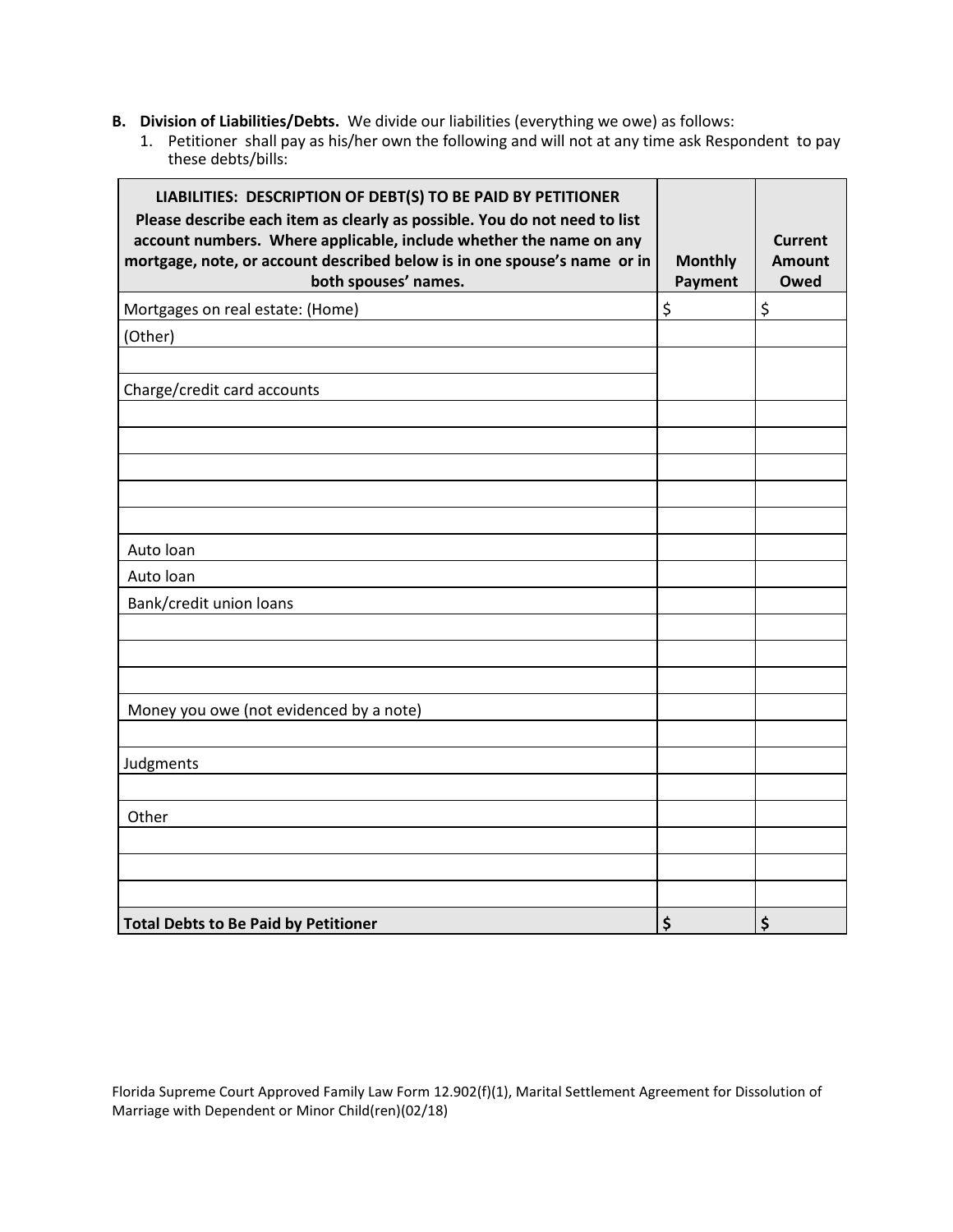2. Respondent shall pay as his/her own the following and will not at any time ask Petitioner to pay these debts/bills:

| LIABILITIES: DESCRIPTION OF DEBT(S) TO BE PAID BY RESPONDENT<br>Please describe each item as clearly as possible. You do not need to list<br>account numbers. Where applicable, include whether the name on any<br>mortgage, note or account described below is in one spouse's name, or in<br>both spouses' names. | <b>Monthly</b><br>Payment | Current<br><b>Amount</b><br>Owed |
|---------------------------------------------------------------------------------------------------------------------------------------------------------------------------------------------------------------------------------------------------------------------------------------------------------------------|---------------------------|----------------------------------|
| Mortgages on real estate: (Home)                                                                                                                                                                                                                                                                                    | \$                        | \$                               |
| (Other)                                                                                                                                                                                                                                                                                                             |                           |                                  |
| Charge/credit card accounts                                                                                                                                                                                                                                                                                         |                           |                                  |
|                                                                                                                                                                                                                                                                                                                     |                           |                                  |
|                                                                                                                                                                                                                                                                                                                     |                           |                                  |
|                                                                                                                                                                                                                                                                                                                     |                           |                                  |
|                                                                                                                                                                                                                                                                                                                     |                           |                                  |
|                                                                                                                                                                                                                                                                                                                     |                           |                                  |
| Auto loan                                                                                                                                                                                                                                                                                                           |                           |                                  |
| Auto loan                                                                                                                                                                                                                                                                                                           |                           |                                  |
| Bank/credit union loans                                                                                                                                                                                                                                                                                             |                           |                                  |
|                                                                                                                                                                                                                                                                                                                     |                           |                                  |
|                                                                                                                                                                                                                                                                                                                     |                           |                                  |
|                                                                                                                                                                                                                                                                                                                     |                           |                                  |
| Money you owe (not evidenced by a note)                                                                                                                                                                                                                                                                             |                           |                                  |
|                                                                                                                                                                                                                                                                                                                     |                           |                                  |
| Judgments                                                                                                                                                                                                                                                                                                           |                           |                                  |
|                                                                                                                                                                                                                                                                                                                     |                           |                                  |
| Other                                                                                                                                                                                                                                                                                                               |                           |                                  |
|                                                                                                                                                                                                                                                                                                                     |                           |                                  |
|                                                                                                                                                                                                                                                                                                                     |                           |                                  |
|                                                                                                                                                                                                                                                                                                                     |                           |                                  |
|                                                                                                                                                                                                                                                                                                                     |                           |                                  |
| <b>Total Debts to Be Paid by Respondent</b>                                                                                                                                                                                                                                                                         | \$                        | \$                               |

 **C. Contingent Assets and Liabilities (listed in Section III of our Family Law Financial Affidavits) will be divided as follows:** 

Florida Supreme Court Approved Family Law Form 12.902(f)(1), Marital Settlement Agreement for Dissolution of Marriage with Dependent or Minor Child(ren) (02/18)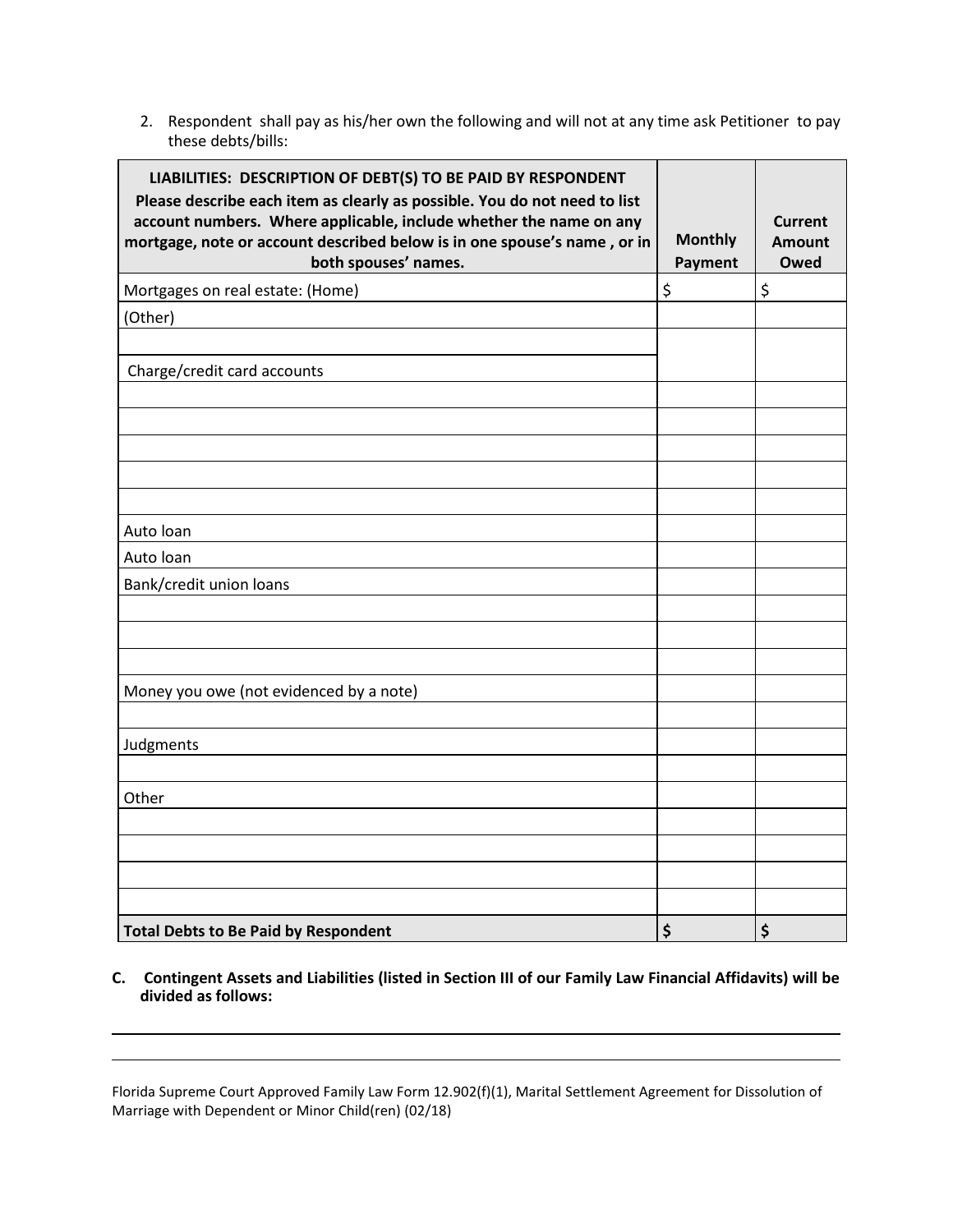|                                       | D. Beneficiary Designation (Complete only if beneficiary designations continue after entry of Final |
|---------------------------------------|-----------------------------------------------------------------------------------------------------|
| Judgment of Dissolution of Marriage.) |                                                                                                     |

 \_\_\_\_\_The spouses agree that the designation providing for the payment or transfer at death of an interest in the assets set forth below to or for the benefit of the deceased party's former spouse **SHALL NOT BE VOID** as of the date of entry of the Final Judgment of Dissolution of Marriage.

.

The Final Judgment of Dissolution of Marriage shall provide that the designations set forth below remain in full force and effect:

|  |               |  |  |  | $\Box$ 1. The $\Box$ Petitioner $\Box$ Respondent shall acquire or maintain the following assets for the      |  |  |  |
|--|---------------|--|--|--|---------------------------------------------------------------------------------------------------------------|--|--|--|
|  |               |  |  |  | benefit of the other spouse or child(ren) to be paid upon his/her death outright or in trust. This provision  |  |  |  |
|  |               |  |  |  | only applies if other assets fulfilling such requirement for the benefit of the other spouse or child(ren) do |  |  |  |
|  |               |  |  |  | not exist upon his/her death and unless precluded by statute. {Describe the assets with                       |  |  |  |
|  | specificity}: |  |  |  |                                                                                                               |  |  |  |

\_\_\_\_\_\_\_\_\_\_\_\_\_\_\_\_\_\_\_\_\_\_\_\_\_\_\_\_\_\_\_\_\_\_\_\_\_\_\_\_\_\_\_\_\_\_\_\_\_\_\_\_\_\_\_\_\_\_\_\_\_\_\_\_\_\_\_\_\_\_\_\_\_\_\_\_\_\_\_\_ \_\_\_\_\_\_\_\_\_\_\_\_\_\_\_\_\_\_\_\_\_\_\_\_\_\_\_\_\_\_\_\_\_\_\_\_\_\_\_\_\_\_\_\_\_\_\_\_\_\_\_\_\_\_\_\_\_\_\_\_\_\_\_\_\_\_\_\_\_\_\_\_\_\_\_\_\_\_

\_\_\_\_\_\_\_\_\_\_\_\_\_\_\_\_\_\_\_\_\_\_\_\_\_\_\_\_\_\_\_\_\_\_\_\_\_\_\_\_\_\_\_\_\_\_\_\_\_\_\_\_\_\_\_\_\_\_\_\_\_\_\_\_\_\_\_\_\_\_\_\_\_\_\_\_\_\_ \_\_\_\_\_\_\_\_\_\_\_\_\_\_\_\_\_\_\_\_\_\_\_\_\_\_\_\_\_\_\_\_\_\_\_\_\_\_\_\_\_\_\_\_\_\_\_\_\_\_\_\_\_\_\_\_\_\_\_\_\_\_\_\_\_\_\_\_\_\_\_\_\_\_\_\_\_\_

\_\_\_\_\_\_\_\_\_\_\_\_\_\_\_\_\_\_\_\_\_\_\_\_\_\_\_\_\_\_\_\_\_\_\_\_\_\_\_\_\_\_\_\_\_\_\_\_\_\_\_\_\_\_\_\_\_\_\_\_\_\_\_\_\_\_\_\_\_\_\_\_\_\_\_\_\_\_.

|  |               |  | 2. The Petitioner Respondent shall not unilaterally terminate or modify the ownership              |  |  |  |  |
|--|---------------|--|----------------------------------------------------------------------------------------------------|--|--|--|--|
|  |               |  | of the following assets, or their disposition upon his/her death. <i>{Describe the assets with</i> |  |  |  |  |
|  | specificity}: |  |                                                                                                    |  |  |  |  |

\_\_\_\_\_\_\_\_\_\_\_\_\_\_\_\_\_\_\_\_\_\_\_\_\_\_\_\_\_\_\_\_\_\_\_\_\_\_\_\_\_\_\_\_\_\_\_\_\_\_\_\_\_\_\_\_\_\_\_\_\_\_\_\_\_\_\_\_\_\_\_\_\_\_\_\_\_\_.

 **SECTION II. SPOUSAL SUPPORT (ALIMONY)** (If you have not agreed on this matter, write n/a on the lines provided.)

1. **\_\_\_\_Each of us forever gives up any right to spousal support (alimony) that we may have.** 

**OR** 

| 2. $\Box$ Petitioner $\Box$ Respondent (hereinafter "Obligor") agrees to pay spousal support                                               |  |                                   |  |
|--------------------------------------------------------------------------------------------------------------------------------------------|--|-----------------------------------|--|
| (alimony) in the amount of $\frac{1}{2}$ every $\boxed{\phantom{0}}$ week $\boxed{\phantom{0}}$ other week $\boxed{\phantom{0}}$ month, or |  |                                   |  |
| $\Box$ other $\qquad \qquad$ , beginning $\{date\}$ $\qquad \qquad$                                                                        |  | and continuing until <i>{date</i> |  |
| or event}                                                                                                                                  |  |                                   |  |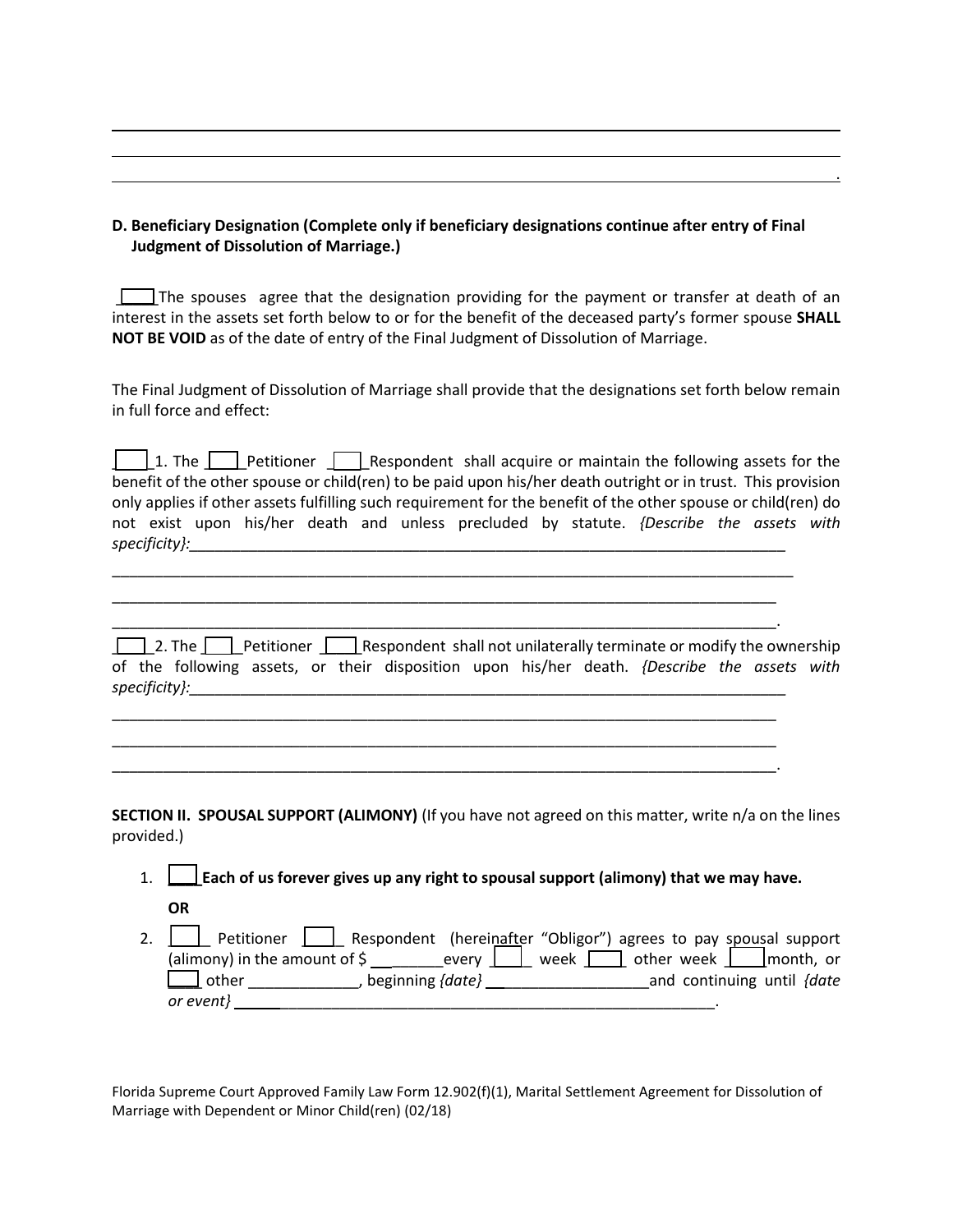Explain type of alimony (such as, permanent, bridge-the-gap, durational, rehabilitative, and/or lump sum) and any other specifics:\_\_\_\_\_\_\_\_\_\_\_\_\_\_\_\_\_\_\_\_\_\_\_\_\_\_\_\_\_\_\_\_\_\_\_\_\_\_\_\_\_\_\_\_\_\_\_\_\_\_

- \_\_\_\_\_\_\_\_\_\_\_\_\_\_\_\_\_\_\_\_\_\_\_\_\_\_\_\_\_\_\_\_\_\_\_\_\_\_\_\_\_\_\_\_\_\_\_\_\_\_\_\_\_\_\_\_\_\_\_\_\_\_\_\_\_\_\_\_\_\_\_\_\_\_\_ 3.  $\Box$  Other provisions relating to alimony, including any tax treatment and consequences:
- 4. Life insurance in the amount of \$\_\_\_\_\_\_\_\_\_\_\_\_ to secure the above support, will be provided by the Obligor.

\_\_\_\_\_\_\_\_\_\_\_\_\_\_\_\_\_\_\_\_\_\_\_\_\_\_\_\_\_\_\_\_\_\_\_\_\_\_\_\_\_\_\_\_\_\_\_\_\_\_\_\_\_\_\_\_\_\_\_\_\_\_\_\_\_\_\_\_\_\_\_\_\_\_\_\_\_\_.

#### **SECTION III. PARENTING PLAN ESTABLISHING PARENTAL RESPONSIBILITY AND TIME-SHARING**

 1. **The parties' minor child(ren) are:** 

| <b>Name</b> | <b>Birth date</b> |
|-------------|-------------------|
|             |                   |
|             |                   |
|             |                   |
|             |                   |
|             |                   |

 2. The parties shall have time-sharing and parental responsibility in accordance with the Parenting Plan attached as Exhibit \_\_\_\_\_.

#### **SECTION IV. CHILD SUPPORT**

1. **II. LEGO** Petitioner **LEG** Respondent (hereinafter "Obligor") will pay child support, under Florida's child support guidelines, section 61.30, Florida Statutes, to the other parent. The Child Support Guidelines Worksheet, Florida Family Law Rules of Procedure Form 12.902(e), is completed and attached.

 Child support established at the rate of \$\_\_\_\_\_\_\_\_\_ per month for the \_\_\_\_\_\_children {*total {month, day, year}* and terminating \_\_\_\_\_\_\_\_\_\_\_\_\_\_\_\_\_\_\_ *{month, day, year}.* Child support *number of parties' minor or dependent children}* shall be paid commencing shall be paid in the amount of \$ \_\_\_\_\_\_\_\_\_\_ per \_\_\_\_\_\_\_\_\_\_\_ *{week, month, other}* which is consistent with the Obligor's current payroll cycle.

| Upon the termination of the obligation of child support for one of the parties' children, child |                   |                                  |
|-------------------------------------------------------------------------------------------------|-------------------|----------------------------------|
| support in the amount of $\frac{1}{2}$                                                          | for the remaining | children <i>{total number of</i> |
| remaining children} shall be paid commencing                                                    |                   | {month, day, year} and           |
| terminating                                                                                     |                   | {month, day, year}. This child   |
| support shall be paid in the amount of \$                                                       | per               | {week, month, other}             |
| consistent with Obligor's current payroll cycle.                                                |                   |                                  |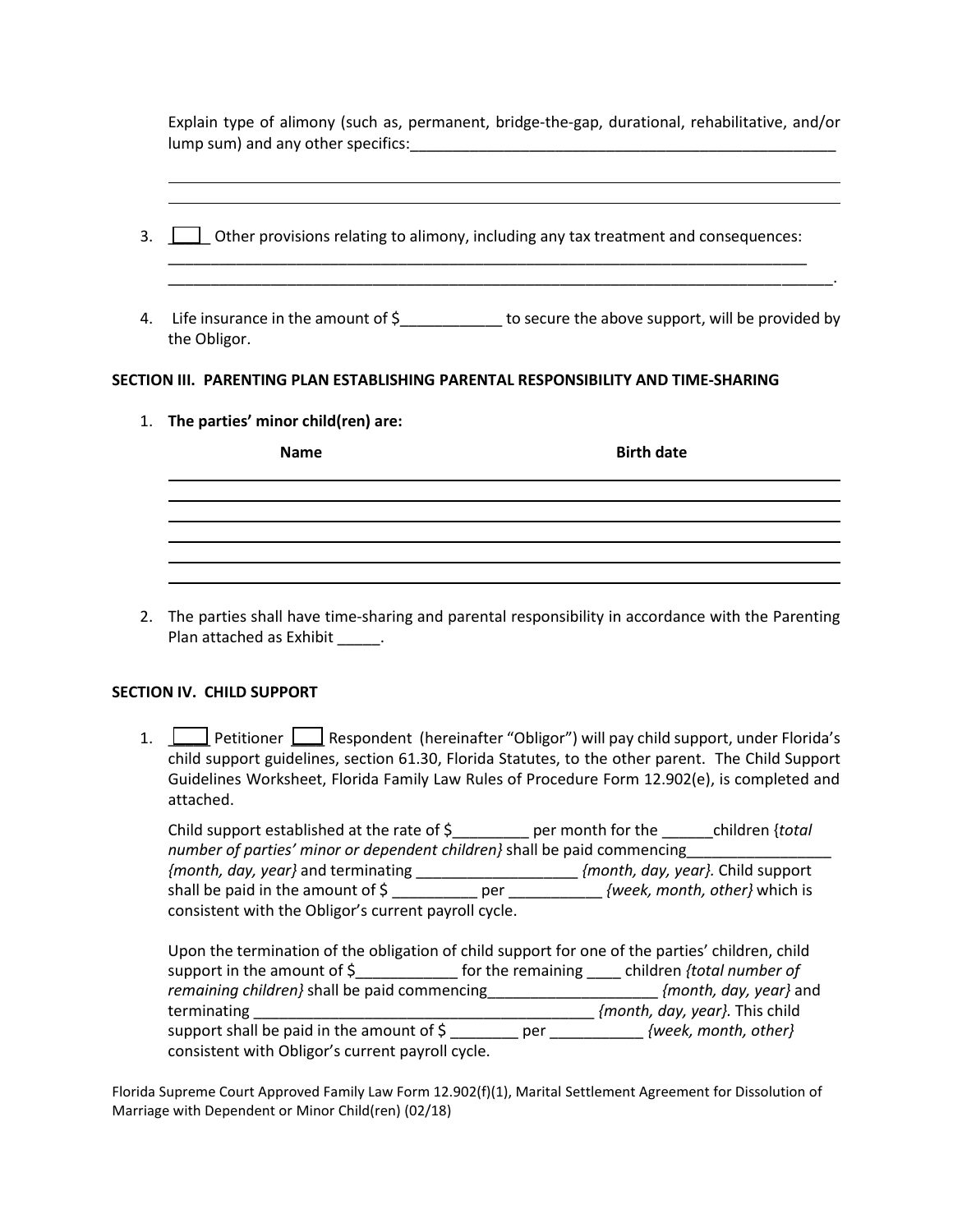*{Insert schedule for the child support obligation, including the amount, and commencement and termination dates, for the remaining minor or dependent children, which shall be payable as the obligation for each child ceases. Please indicate whether the schedule \_\_\_\_\_appears below or \_\_\_\_\_is attached as part of this form}* 

*\_\_\_\_\_\_\_\_\_\_\_\_\_\_\_\_\_\_\_\_\_\_\_\_\_\_\_\_\_\_\_\_\_\_\_\_\_\_\_\_\_\_\_\_\_\_\_\_\_\_\_\_\_\_\_\_\_\_\_\_\_\_\_\_\_\_\_\_\_\_\_\_\_\_\_\_\_ \_\_\_\_\_\_\_\_\_\_\_\_\_\_\_\_\_\_\_\_\_\_\_\_\_\_\_\_\_\_\_\_\_\_\_\_\_\_\_\_\_\_\_\_\_\_\_\_\_\_\_\_\_\_\_\_\_\_\_\_\_\_\_\_\_\_\_\_\_\_\_\_\_\_\_\_\_* 

*\_\_\_\_\_\_\_\_\_\_\_\_\_\_\_\_\_\_\_\_\_\_\_\_\_\_\_\_\_\_\_\_\_\_\_\_\_\_\_\_\_\_\_\_\_\_\_\_\_\_\_\_\_\_\_\_\_\_\_\_\_\_\_\_\_\_\_\_\_\_\_\_\_\_\_\_\_ \_\_\_\_\_\_\_\_\_\_\_\_\_\_\_\_\_\_\_\_\_\_\_\_\_\_\_\_\_\_\_\_\_\_\_\_\_\_\_\_\_\_\_\_\_\_\_\_\_\_\_\_\_\_\_\_\_\_\_\_\_\_\_\_\_\_\_\_\_\_\_\_\_\_\_\_\_ \_\_\_\_\_\_\_\_\_\_\_\_\_\_\_\_\_\_\_\_\_\_\_\_\_\_\_\_\_\_\_\_\_\_\_\_\_\_\_\_\_\_\_\_\_\_\_\_\_\_\_\_\_\_\_\_\_\_\_\_\_\_\_\_\_\_\_\_\_\_\_\_\_\_\_\_\_* 

 The Obligor shall pay child support until all the minor or dependent child(ren): reach the age of in fact; between the ages of 18 and 19; and is still in high school, performing in good faith with a [Insert schedule for the child support obligation, including the amount, and commencement<br>and termination dates, for the remaining minor or dependent children, which shall be payable<br>below or  $\Box$  is attached as part of th 18; become emancipated, marry, join the armed services, die, or become self-supporting; or until further order of the court or agreement of the parties. The child support obligation shall continue beyond the age of 18 and until high school graduation for any child who is: dependent reasonable expectation of graduation before the age of 19.

 If the child support amount above deviates from the guidelines by 5% or more, explain the reason(s) here:

#### 2. **Retroactive Child Support or Arrearages.**

arrearage of previously ordered unpaid child support in the amount of \$\_\_\_\_\_\_\_\_\_\_\_\_\_\_. There is currently retroactive child support in the amount of \$\_\_\_\_\_\_\_\_\_\_\_\_\_\_\_\_\_. There is an

The total of \$ \_\_\_\_\_\_\_\_\_\_\_\_\_ in retroactive and unpaid child support shall be paid at the rate of  $\text{\^{S}}$  \_\_\_\_\_\_\_\_\_\_\_\_\_\_\_\_\_\_ every  $\begin{bmatrix} \begin{array}{|c|c|c|}\end{array} \end{bmatrix}$  week  $\begin{bmatrix} \begin{array}{|c|c|c|}\end{array} \end{bmatrix}$  other week  $\begin{bmatrix} \begin{array}{|c|c|c|}\end{array} \end{bmatrix}$  month, beginning *{date}* \_\_\_\_\_\_\_\_\_\_\_\_\_\_\_\_, until paid in full including statutory interest.

#### 3. **Health Insurance.**

**The Luiss** Petitioner **Luiss** Respondent will maintain health insurance for the parties' minor child(ren). The party providing coverage will provide insurance cards to the other party showing coverage.

**OR** 

 $\Box$  Health insurance is either not reasonable in cost or accessible to the child(ren) at this time. Any uninsured/ unreimbursed medical costs for the minor child(ren) shall be assessed as follows:

- a.  $\Box$  Shared equally by the spouses. *{Each spouse pays one-half}.*
- b. **Dependies 2** Prorated according to the child support guideline percentages.
- c. **\_\_\_\_**\_Other *{explain}*: \_\_\_

 As to these uninsured/unreimbursed medical expenses, the party who incurs the expense shall submit a request for reimbursement to the other party within 30 days, and the other party, within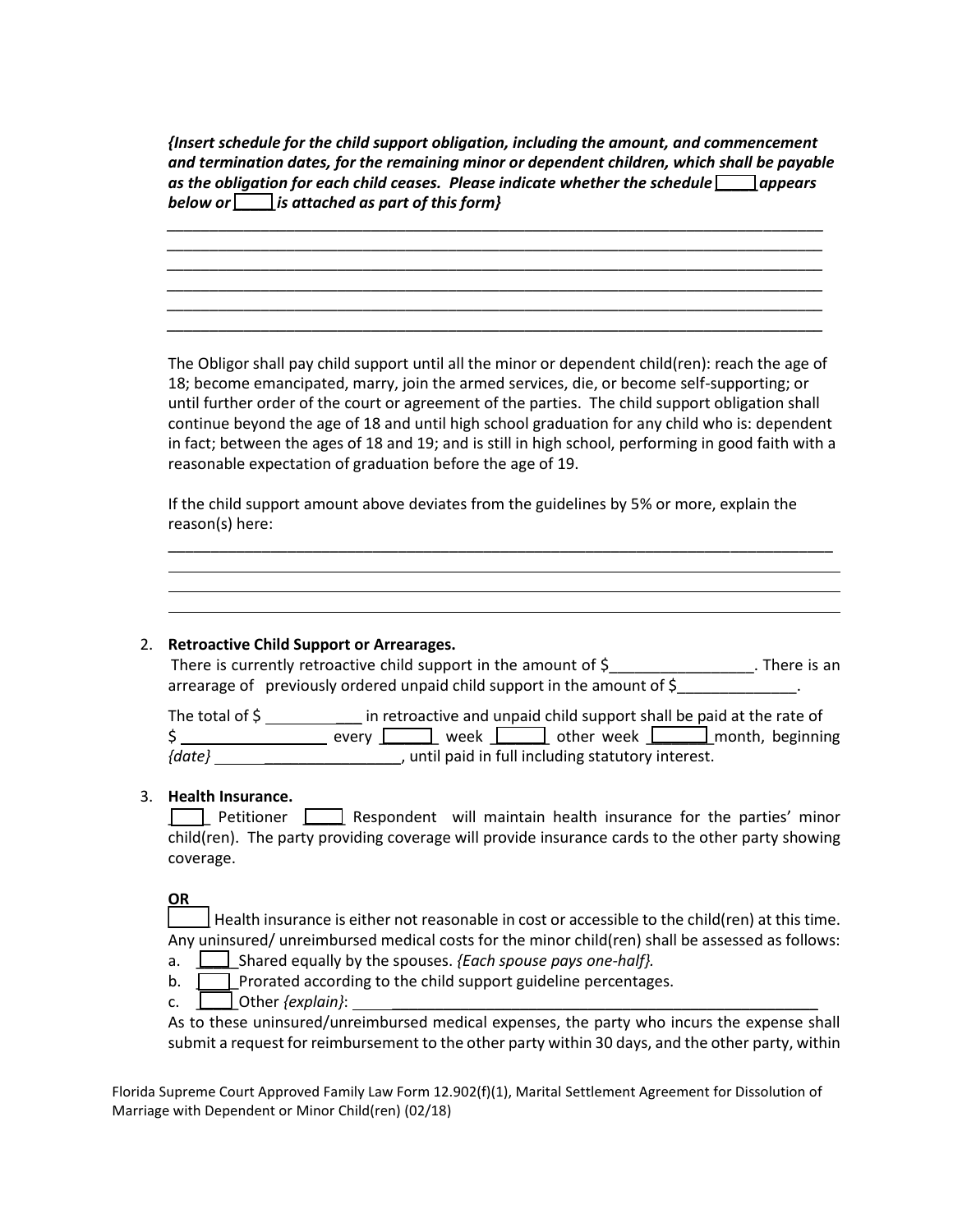30 days of receipt, shall submit the applicable reimbursement for that expense, according to the schedule of reimbursement set out in this paragraph.

#### 4. **Dental Insurance.**

**The Petitioner | Respondent** will maintain dental insurance for the parties' minor child(ren). The party providing coverage will provide insurance cards to the other party showing coverage.

**OR** 

Dental insurance is either not reasonable in cost or accessible to the child(ren) at this time. Any uninsured/ unreimbursed dental costs for the minor child(ren) shall be assessed as follows:

- a. \_\_\_\_\_Shared equally by the spouses *.{each spouse pays one-half}*
- b. **The Proport according to the child support guideline percentages.**
- c.  $\Box$  **Other** *{explain}*:

 As to these uninsured/unreimbursed dental expenses, the party who incurs the expense shall submit a request for reimbursement to the other party within 30 days, and the other party, within 30 days of receipt, shall submit the applicable reimbursement for that expense, according to the schedule of reimbursement set out in this paragraph.

- 5. Life Insurance. **I** Petitioner **Surfer Lines Sependent** will maintain life insurance for the benefit of the parties' minor child(ren) in the amount of  $\zeta$  \_\_\_\_\_\_\_\_\_\_\_\_\_\_\_\_\_\_\_\_\_\_\_ until the youngest child turns 18, becomes emancipated, marries, joins the armed services, or dies.
- 6. **IRS Income Tax Exemption(s).** The assignment of any tax exemptions for the child(ren) shall be as follows: *{explain}* \_\_\_\_\_\_\_\_\_\_\_\_\_\_\_\_\_\_\_\_\_\_\_\_\_\_\_\_\_\_\_\_\_\_\_\_\_\_\_\_\_\_\_\_\_\_\_\_\_\_\_\_\_\_\_\_\_\_

\_\_\_\_\_\_\_\_\_\_\_\_\_\_\_\_\_\_\_\_\_\_\_\_\_\_\_\_\_\_\_\_\_\_\_\_\_\_\_\_\_\_\_\_\_\_\_\_\_\_\_\_\_\_\_\_\_\_\_\_\_\_\_\_\_\_\_\_\_\_\_\_\_ The other parent will convey any applicable IRS form regarding the income tax exemption.

 7. Other provisions relating to child support (e.g., uninsured medical/dental expenses, health or dental insurance, life insurance to secure child support, orthodontic payments, college fund, etc.):

 **SECTION V. OTHER** 

**SECTION VI.** We have not agreed on the following issues:

Florida Supreme Court Approved Family Law Form 12.902(f)(1), Marital Settlement Agreement for Dissolution of Marriage with Dependent or Minor Child(ren) (02/18)

.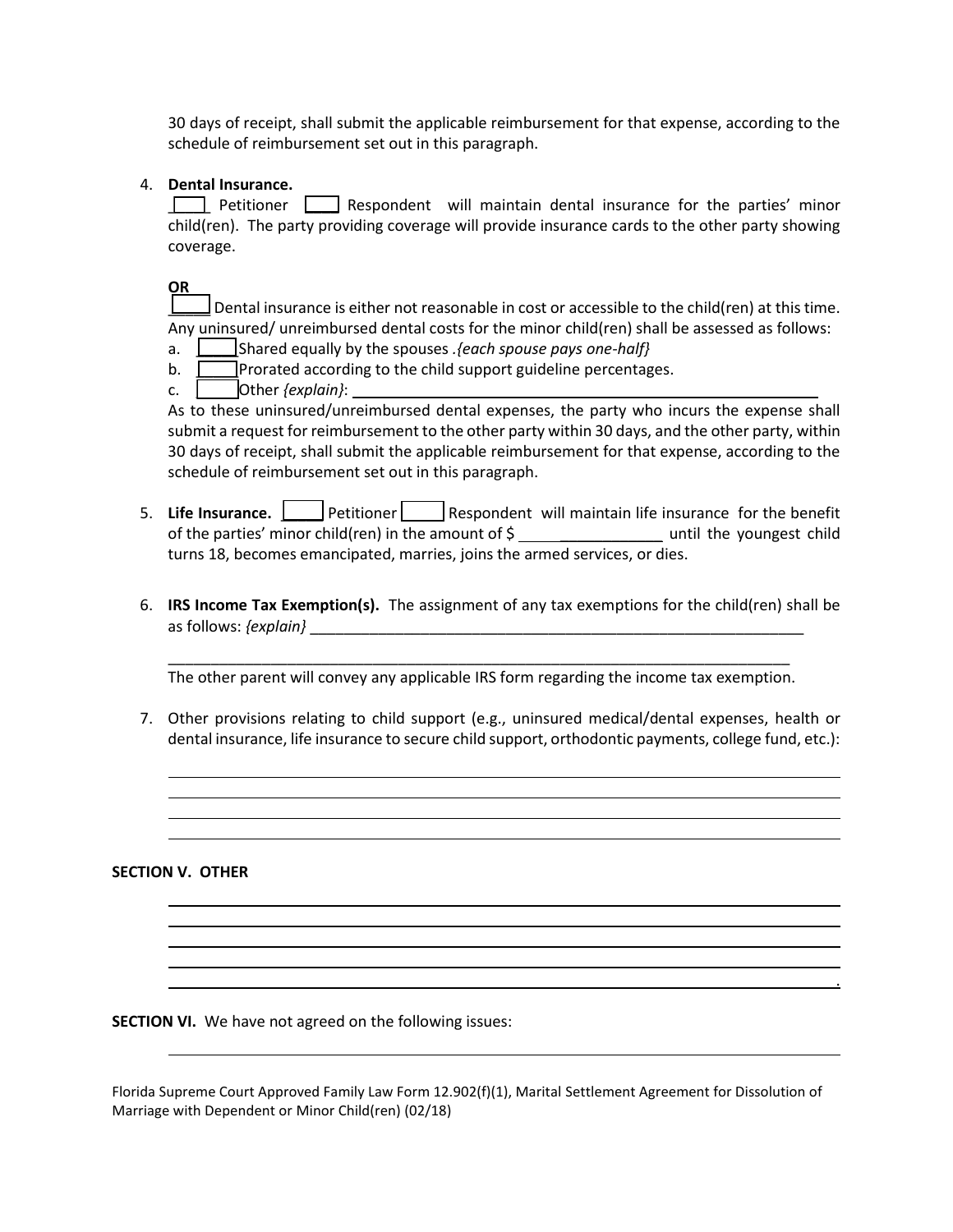**I certify that I have been open and honest in entering into this settlement agreement. I am satisfied with this agreement and intend to be bound by it.** 

.

|                                                                | Signature of Petitioner                                                             |
|----------------------------------------------------------------|-------------------------------------------------------------------------------------|
|                                                                |                                                                                     |
|                                                                |                                                                                     |
|                                                                |                                                                                     |
|                                                                |                                                                                     |
|                                                                |                                                                                     |
|                                                                | Designated E-mail Address(es): ___________________                                  |
|                                                                |                                                                                     |
| <b>STATE OF FLORIDA</b>                                        |                                                                                     |
| COUNTY OF _____________________________                        |                                                                                     |
|                                                                |                                                                                     |
|                                                                | NOTARY PUBLIC or DEPUTY CLERK                                                       |
|                                                                | [Print, type, or stamp commissioned name of notary or<br>clerk.]                    |
| Personally known                                               |                                                                                     |
| Produced identification                                        |                                                                                     |
| Type of identification produced                                |                                                                                     |
|                                                                |                                                                                     |
|                                                                | IF A NONLAWYER HELPED YOU FILL OUT THIS FORM, HE/SHE MUST FILL IN THE BLANKS BELOW: |
| [fill in all blanks] This form was prepared for the Petitioner |                                                                                     |
| This form was completed with the assistance of:                |                                                                                     |
|                                                                |                                                                                     |
|                                                                |                                                                                     |
|                                                                |                                                                                     |
|                                                                |                                                                                     |